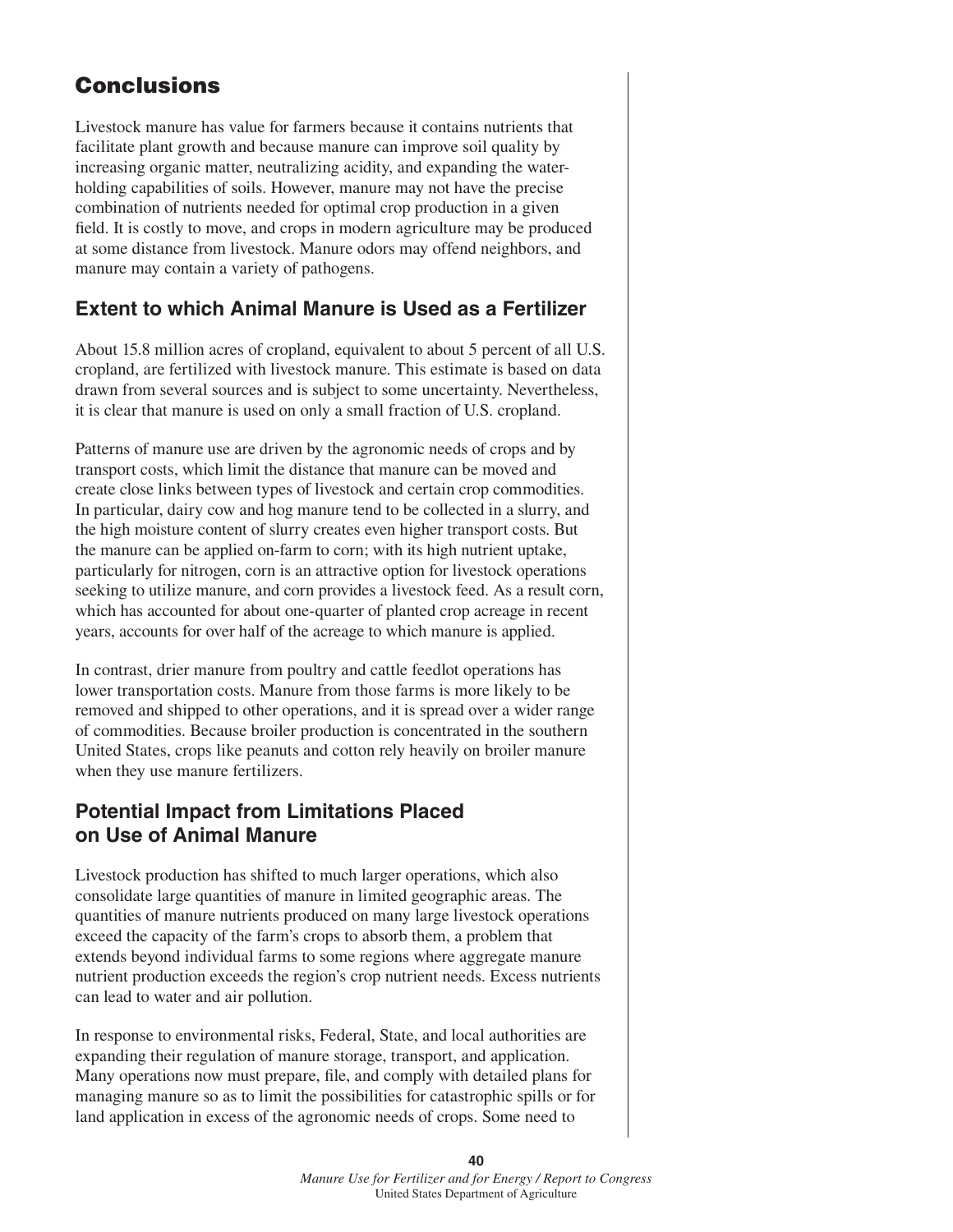change manure management practices to comply with the plans. They will need to acquire more land for manure application, arrange with other farmers to accept manure for their cropland, reduce the nutrient content of manure, reduce manure production, or find other uses for manure.

Estimated costs of compliance vary with the degree to which nearby farmers are willing to accept manure for application to their cropland, because a low willingness to accept among nearby farmers means that livestock producers will need to transport manure much farther for crop application. Costs also vary with the size and location of the operation, and with the particular type of nutrient management plan (standards may be set for nitrogen or for phosphorus).

With a limited willingness to accept manure (defined as 20 percent of nearby farmers), production costs, including those for manure management, would likely rise by 2.5-3.5 percent for large operations (Ribaudo et al., 2003). Such costs are unlikely to alter the size structure of livestock production, where large operations have substantial cost advantages over small operations. They are also unlikely to lead to substantial declines in production and consumption; the resulting percentage increases in retail prices would be less than those noted above because farm costs are only a fraction of retail costs, and retail demand for meat and milk is relatively insensitive to price changes. As a result, expanded regulation through nutrient management plans will likely lead to wider use of manure on cropland, at higher production costs, with little impact on farm structure.

## **Effects on Agricultural Production due to Increased Competition for Manure for Energy Production**

There is widespread interest in using manure as a feedstock for energy production. Current examples include combustion power plants and anaerobic digestion systems designed to capture methane gas and burn it as fuel for electricity generation. While each technology is in commercial use in the United States, neither is widespread. Digester systems, either planned, in construction, or in operation, cover less than 3 percent of dairy cows and less than 1 percent of hogs. The single operating combustion plant utilizes litter from 6.6 percent of U.S. turkey production, while an idled plant in California could utilize manure from about 3 percent of fed cattle.

Farmers who produce electricity through digesters can benefit from avoided purchases of electricity, but few can realize enough savings to justify the expense. Similarly, farmers can generate additional revenue from sale of manure to combustion plants, but few potential plant operators have found the economics to be attractive. But because such projects use existing resources, they could provide society with benefits if manure replaces newly mined fossil fuels in energy production, and if methane, a greenhouse gas, can be captured. Those societal benefits have led to proposals to support the use of manure for energy projects through State utility mandates (to purchase electricity from farms and to invest in renewable production sites), subsidies for capital costs, and direct subsidies and credits for energy production. Expanded support could lead to a substantial growth of energy applications for manure. In turn, that leads to a concern that expanded energy uses might compete with fertilizer uses for manure.